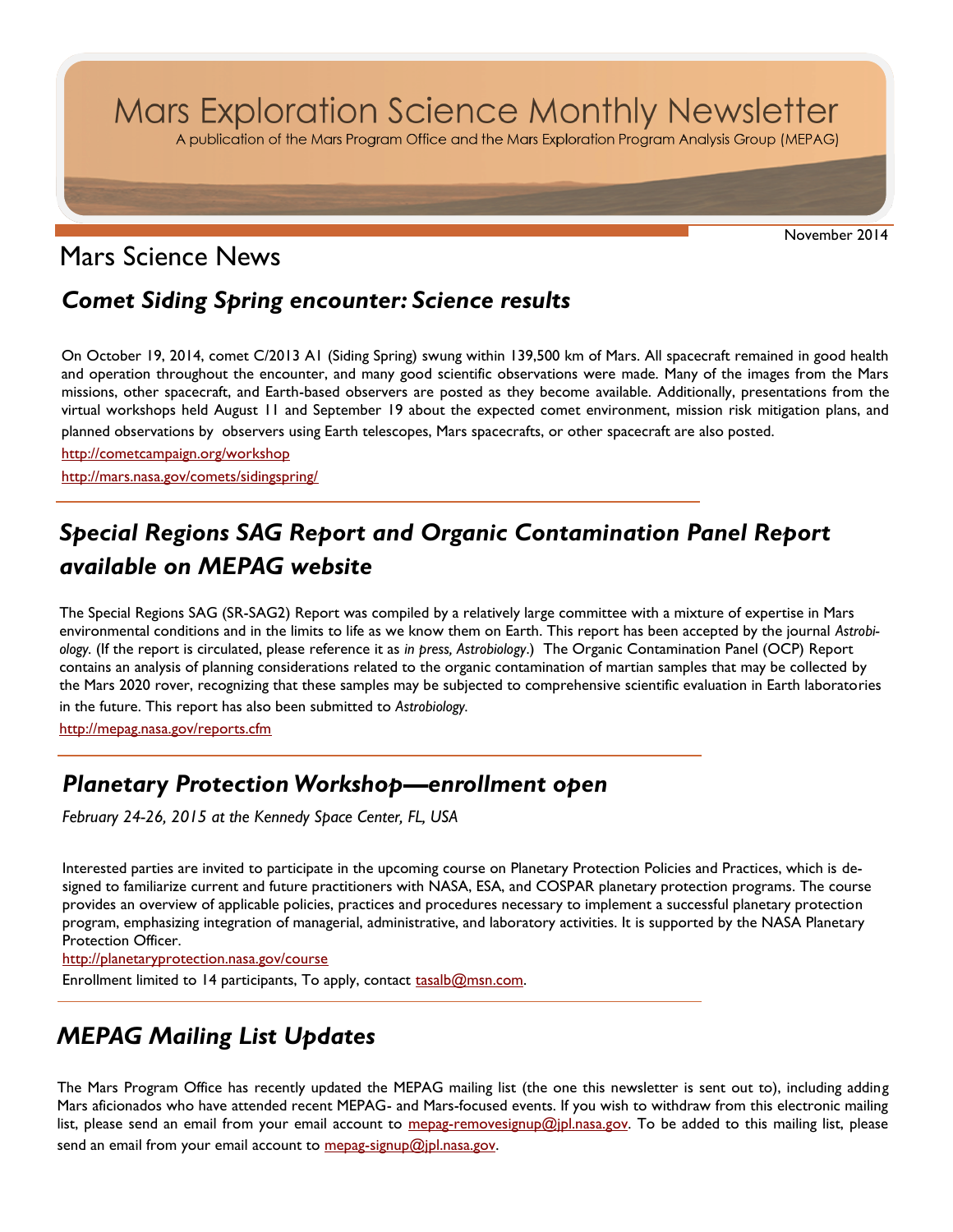## Near-term Due Dates (next three months)

| <b>Due</b>        | <b>Project</b>                                                                                          |  |  |
|-------------------|---------------------------------------------------------------------------------------------------------|--|--|
| October 31, 2014  | Workshop on Modern Analytical Methods Applied to Earth & Planetary Sciences Early registration deadline |  |  |
|                   | <b>Workshop on Volatiles in the Martian Interior</b> Early registration deadline                        |  |  |
| November 13, 2014 | Venus Science Priorities Workshop for Laboratory Measurements & Instrument Definition Abstract deadline |  |  |
| November 14, 2014 | <b>AGU Fall Meeting Pre-registration and hotel deadline</b>                                             |  |  |
| November 18, 2014 | <b>Workshop on the Early Solar System Bombardment III</b> Abstract deadline                             |  |  |
| November 24, 2014 | Ground and space observatories: a joint venture to planetary science Abstract deadline                  |  |  |
| December 1, 2014  | <b>IEEE Aerospace Conference Earlybird registration deadline</b>                                        |  |  |
|                   | <b>5th PCL Focus Days Abstract deadline</b>                                                             |  |  |
| January 5, 2015   | Workshop on the Early Solar System Bombardment III Early registration deadline                          |  |  |
| January $6, 2015$ | <b>Lunar and Planetary Science Conference Abstract deadline</b>                                         |  |  |
| January 20, 2015  | <b>Ground and space observatories: a joint venture to planetary science Registration deadline</b>       |  |  |

# Upcoming Conferences and Workshops

| <b>Fourth Quarter, 2014</b> |                                                |                                                                                                                                                                                                                                                                       |  |
|-----------------------------|------------------------------------------------|-----------------------------------------------------------------------------------------------------------------------------------------------------------------------------------------------------------------------------------------------------------------------|--|
|                             | November 1-2, 2014<br>Sopron, HUNGARY          | Workshop on Modern Analytical Methods Applied to Earth & Planetary Sciences<br>http://www.hou.usra.edu/meetings/methods2014/                                                                                                                                          |  |
|                             | November 3-5, 2014<br>Houston, TX, USA         | Workshop on Volatiles in the Martian Interior<br>http://www.hou.usra.edu/meetings/volatiles2014/                                                                                                                                                                      |  |
|                             | November 4-7, 2014<br>Greenbelt, MD, USA       | 2nd International Workshop on Instrumentation for Planetary Missions (IPM-2014)<br>http://ssed.gsfc.nasa.gov/IPM/                                                                                                                                                     |  |
|                             | November 9-14, 2014<br>Tucson, AZ, USA         | 46th Meeting of the American Astronomical Society Division of Planetary Sciences<br>(DPS 2014)<br>http://aas.org/meetings/dps46                                                                                                                                       |  |
|                             | December 15-19, 2014<br>San Francisco, CA, USA | <b>AGU Fall Meeting</b><br>http://fallmeeting.agu.org/2014/                                                                                                                                                                                                           |  |
| <b>First Quarter, 2015</b>  |                                                |                                                                                                                                                                                                                                                                       |  |
| New!                        | January 13-15, 2015<br>Tokyo, JAPAN            | Earth-Life Science Institute 3rd International Symposium<br>http://www.elsi.jp/en/research/activities/symposium/2015/01/sympo-03.html<br>If you have any questions or are interested in presenting a poster, please send an email to <b>sympo-</b><br>03info@elsi.jp. |  |
|                             | January 27-28, 2015<br>Hampton, VA, USA        | The Venus Instrument and Laboratory Measurements Workshop<br>http://www.hou.usra.edu/meetings/venustech2015/                                                                                                                                                          |  |
| New!                        | February 4-6, 2015<br>Houston, TX, USA         | Workshop on the Early Solar System Bombardment III<br>http://www.hou.usra.edu/meetings/bombardment2015/                                                                                                                                                               |  |
|                             | February 11-12, 2015<br><b>Location TBA</b>    | <b>Mars Express Science Working Team Meeting</b><br>For more information, contact Håkan Svedhem: hsvedhem@esa.int                                                                                                                                                     |  |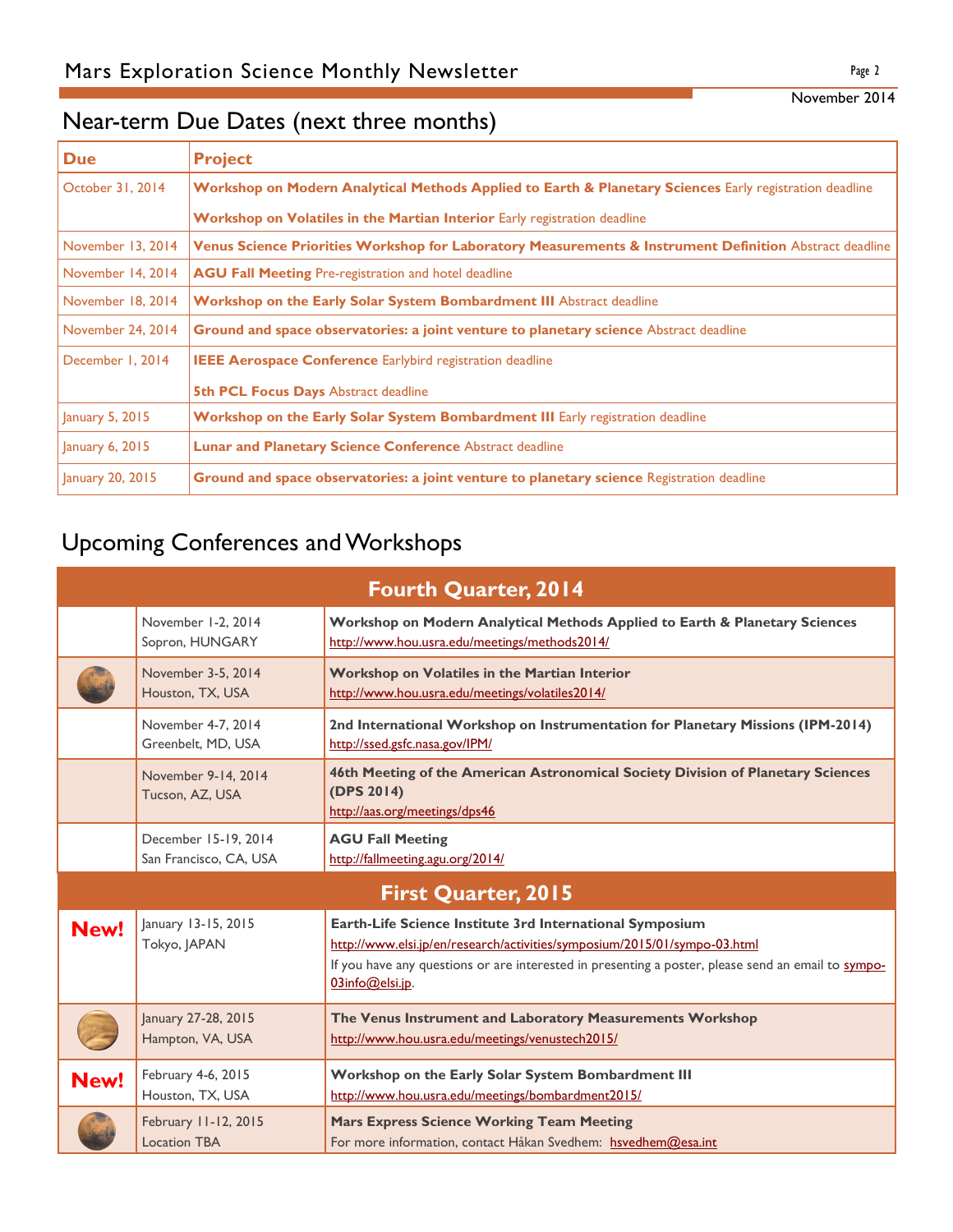| <b>First Quarter, 2015</b>  |                                                 |                                                                                                                                |  |
|-----------------------------|-------------------------------------------------|--------------------------------------------------------------------------------------------------------------------------------|--|
| New!                        | March 2-5, 2015<br>Santiago, CHILE              | Ground and space observatories: a joint venture to planetary science<br>http://www.eso.org/sci/meetings/2015/Planets2015.html  |  |
|                             | March 7-14, 2015<br>Big Sky, MT, USA            | <b>IEEE Aerospace Conference</b><br>http://www.aeroconf.org/                                                                   |  |
|                             | March 16-20, 2015<br>The Woodlands, TX, USA     | 46th Lunar and Planetary Science Conference<br>http://www.hou.usra.edu/meetings/lpsc2015/                                      |  |
|                             |                                                 | <b>Second Quarter, 2015</b>                                                                                                    |  |
|                             | April 12-17, 2015<br>Vienna, AUSTRIA            | <b>European Geosciences Union General Assembly 2015</b><br>http://www.egu2015.eu/home.html                                     |  |
|                             | April 28-29, 2015<br>Wachtberg, GERMANY         | 5th PCL Focus Days 2015<br>http://workshops.fhr.fraunhofer.de/pclfocusdays/                                                    |  |
|                             | May 5-7, 2015<br>Washington, DC, USA            | <b>Humans to Mars Summit</b><br>http://h2m.exploremars.org/                                                                    |  |
|                             | May 19-22, 2015<br>Boise, ID, USA               | 4th International Planetary Dunes Workshop<br>http://www.hou.usra.edu/meetings/dunes2015/                                      |  |
|                             | May 19-22, 2015<br>Laural, MD, USA              | Workshop on Issues in Crater Studies and the Dating of Planetary Surfaces<br>http://www.hou.usra.edu/meetings/craterstats2015/ |  |
|                             | May 26-27, 2015<br>London, UK                   | iCubeSat 2015: 4th Interplanetary CubeSat Workshop<br>http://iCubeSat.org                                                      |  |
|                             | June 15-19, 2015<br>Cologne, GERMANY            | 12th International Planetary Probe Workshop (IPPW-12)                                                                          |  |
|                             | June 15-19, 2015<br>Chicago, IL, USA            | <b>Astrobiology Science Conference 2015 (Abscicon)</b><br>http://www.hou.usra.edu/meetings/abscicon2015/                       |  |
|                             |                                                 | <b>Third Quarter, 2015</b>                                                                                                     |  |
| New!                        | July 27-31, 2015<br>Berkeley, CA, USA           | <b>Annual Meetings of the Meteoritical Society</b>                                                                             |  |
| New!                        | September 27-October 2, 2015<br>Nantes, FRANCE  | <b>European Planetary Science Congress</b><br>http://www.epsc2015.eu/home.html                                                 |  |
| <b>Fourth Quarter, 2015</b> |                                                 |                                                                                                                                |  |
|                             | November 1-4, 2015<br>Baltimore, MD, USA        | <b>Geological Society of America Annual Meeting</b>                                                                            |  |
| New!                        | November 8-13, 2015<br>National Harbor, MD, USA | 47th Meeting of the American Astronomical Society Division for Planetary<br>Sciences (DPS 2015)                                |  |
| New!                        | November 9-13, 2015<br>Foz do Iguacu, BRAZIL    | 2nd Symposium of the Committee on Space Research (COSPAR 2015): Water<br>and Life in the Universe                              |  |
| New!                        | December 14-18, 2015<br>San Francisco, CA, USA  | <b>AGU Fall Meeting</b>                                                                                                        |  |